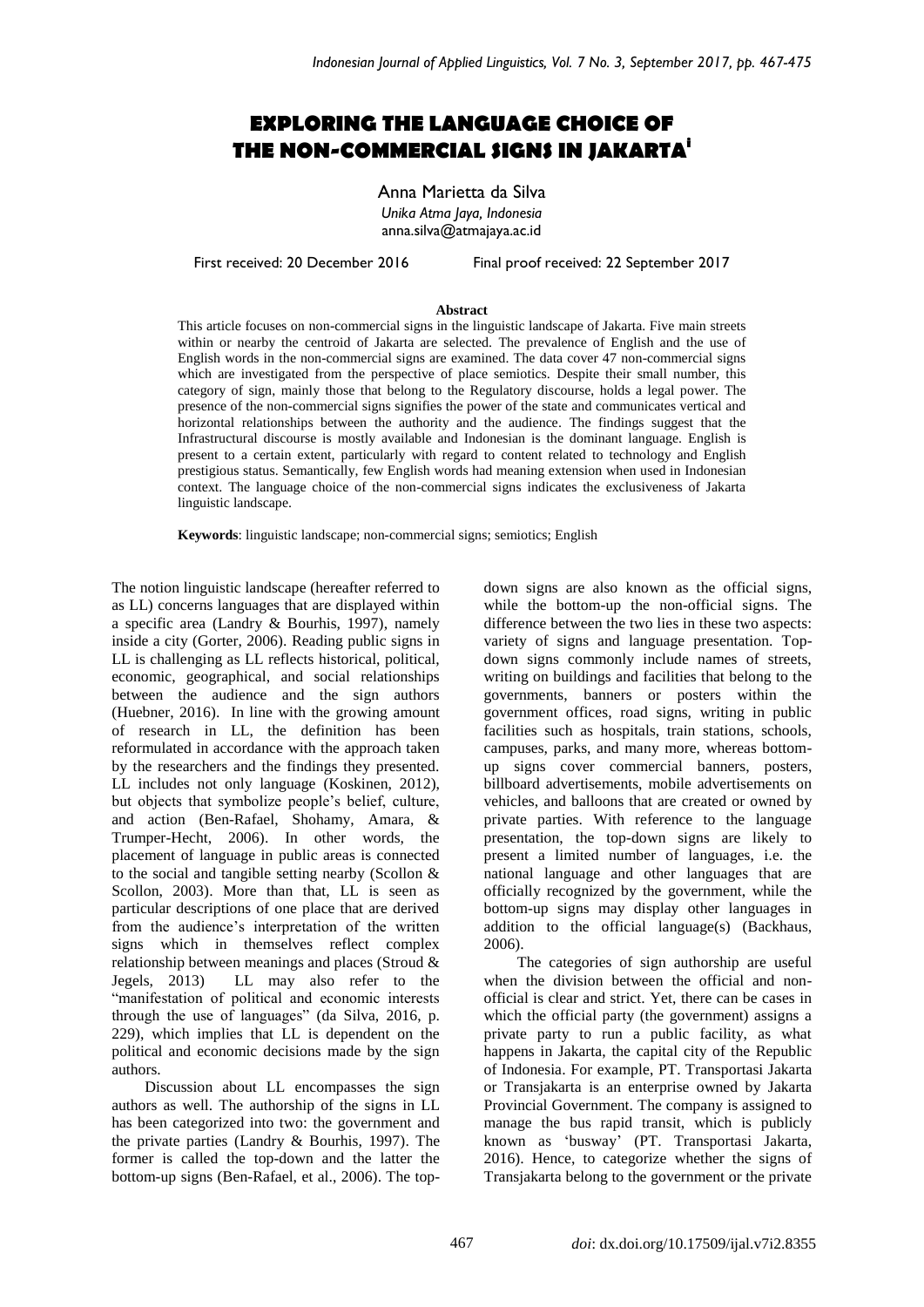parties can be quite complicated. Therefore, the category of commercial and non-commercial signs was selected in the present study (da Silva, 2016).

Scollon and Scollon (2003) incorporated the government and the private signs (as well as the social actors, the interaction between the actors, the visual and the place semiotics) into the study of the meaning of language in this physical world, hence Geosemiotics. In Geosemiotics, the government signs create a discourse, and it is classified into Regulatory and Infrastructural discourse. Other signs are categorized into commercial and transgressive discourses. The Regulatory discourse includes signs that have legal consequences, such as traffic lights, speed signs, pedestrian traffic, and public notices. The Infrastructural discourse contains signs that are related to the infrastructure such as "water, power, and gas" (Scollon & Scollon, 2003, p. 185). Commercial discourse is connected to business, and Transgressive discourse covers graffiti and other signs not included in the previous three discourses.

Previous research on LL found that English was not the most preferable language for noncommercial signs. It was the local or national language that became the identity of the top-down signs in several cities, such as Israel, Tokyo and Timor Leste (Ben-Rafael, et al., 2006; Backhaus, 2006; Macalister, 2012). Specifically, Hebrew was dominant on the top-down signs in different localities. In Jewish locality, signs containing only Hebrew were dominant; in Israeli-Palestinian locality, signs displaying Hebrew and Arabic were mostly found; and in East Jerusalem signs that consisted of Hebrew, Arabic, and English were most frequent (Ben-Rafael et al., 2006). Similarly, most non-official signs (both the monolingual and multilingual) in Tokyo used Japanese (Backhaus, 2006). However, English was frequent within the multilingual official signs. Official signs in Tokyo could thus be characterized by the occurrence of translations from Japanese into one or more than one language, indicating that the expected audience of the signs were not merely Japanese speakers, but also speakers of other languages, such as foreign business people and visitors. Likewise, Portuguese, not English, was the most preferable language for official signs in Timor Leste (Macalister, 2012).

Despite the predominance of national language on top-down signs, LL still provides an evidence of bilingualism or multilingualism of a city (Dixson, 2015; Huebner, 2016). Based on the languages that are present in LL, Backhaus (2006) categorized the multilingual signs into homophonic (signs that are written in one language with its translation), monophonic (signs that are written in one language only), and polyphonic (signs that utilize more than two languages). Drawing on Backhaus (2006), da Silva (2016) categorized the commercial signs in Jakarta LL into three: (1) monolingual, i.e. signs that

consisted of English only, (2) bilingual, i.e. signs that displayed Indonesian-English translation, or vice versa, and (3) bilingualized, i.e. signs that contained English borrowing, code-mixing, codeswitching, and English idiosyncrasies.

The use of English in non-English speaking countries may result in typical English used in one place. Ooi (2001) proposed a Concentric Model of English words used in Singaporean context. Based on Ooi's proposal, da Silva (2016, pp. 225-226) suggested a "Constellation of English words in the Jakarta LL" that illustrates the English words borrowed in public signs in Jakarta (vide Figure 1). Group 1 was for the English words whose spoken and written forms were retained and consisted of four sub-groups: 1A (for operational English words such as *.com, .ac.*), 1B (for technical words such as *notebook, steam*), 1C (for prestigious words, such as *t-shirt, e-mail*), and 1D (for words that did not have their Indonesian equivalence, e.g. *varsity, brownie*). Group 2 was for the adapted English words (the spoken form) and was divided into three sub-groups: 2A (for words related to the internet, e.g. *www*), 2B (for words related to technology, e.g. *handphone, ATM*), and 2C (for prestigious words, e.g. *WC, service*). Group 3 was for adjusted English words whose meaning is extended. Group 4 was for the modified English words (the written and spoken forms) and was classified into two sub-groups: 4A (for words about technology, e.g. *HP, AC, refill*) and 4B (for words that did not exist in Indonesian vocabulary, e.g. *cornet*)



Figure 1. Constellation of English words in Jakarta LL

Earlier studies have shown the homogeneity and heterogeneity of languages used in LL (Backhaus, 2006; Cenoz & Gorter, 2006). The dominance of powerful group was also represented in the dominance of its language in public signs through the language policy (Ben-Rafael et al., 2006). The extended diglossia (English being more prestigious than the local languages) was also evident in the LL of some areas; for instance, in Israeli and Portuguese LLs (Ben-Rafael et al., 2006; Torkington, 2009). Nevertheless, the discourse of non-commercial signs and the use of English on the non-commercial signs in Jakarta have not been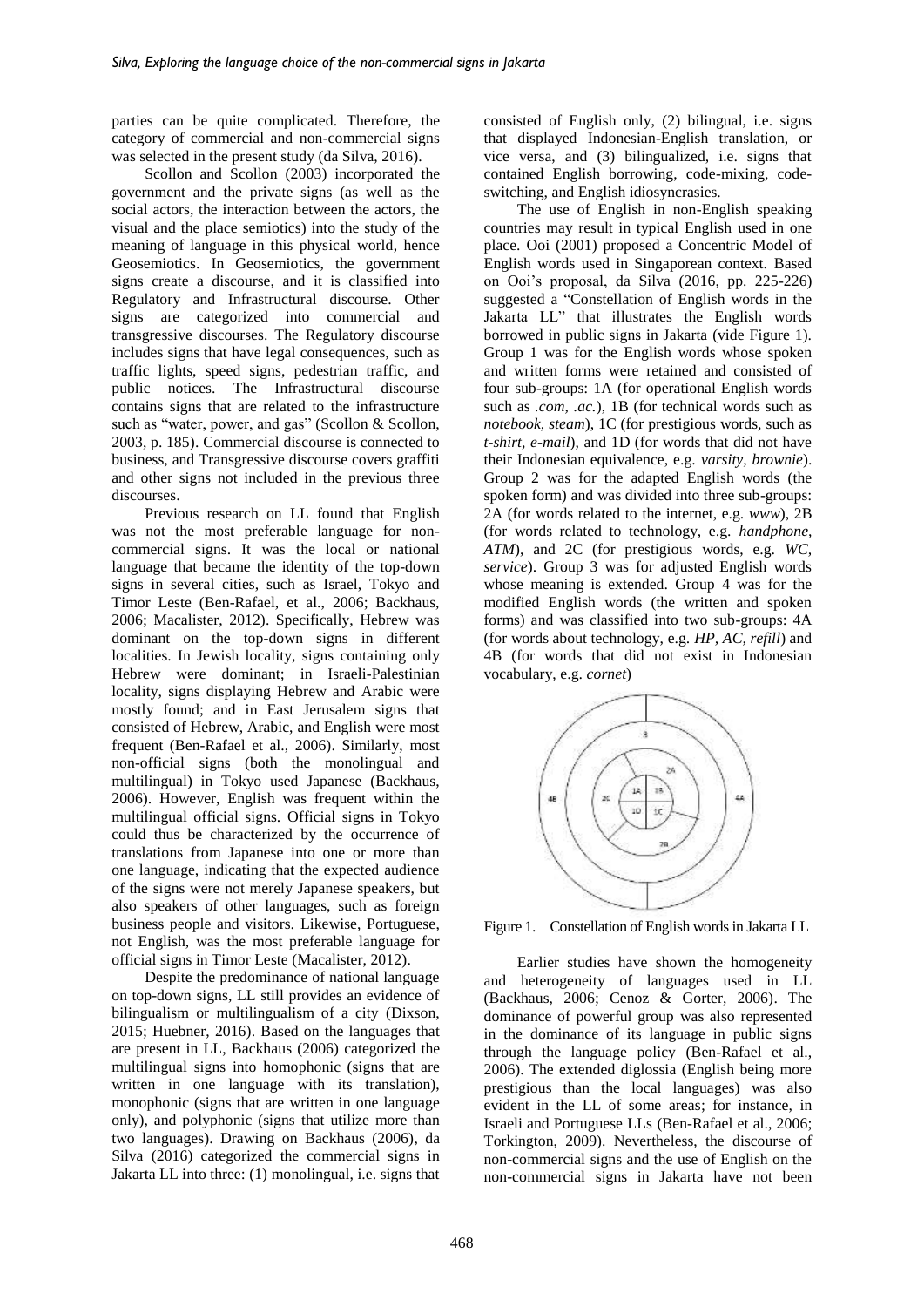explored deeply. In most of the earlier studies, the public signs collected were inclusive, i.e. all the signs present in the research areas. Furthermore, the idea of using centroid to gather data has never been introduced. Drawing from Scollon and Scollon's (2003) study, the present study investigates the presence of the non-commercial signs and seeks answer to these questions: (1) what does the language choice of the non-commercial signs in Jakarta convey? (2) to what degree is the prevalence of English in the non-commercial signs of Jakarta? and (3) why are English words used in the noncommercial signs? Public signs are composed of language, symbols, colours, pictures, or all of the previously mentioned elements. Nevertheless, the focus of the present study is the written words of the non-commercial signs and its objective is to describe the use of languages in non-commercial discourse. The following sections discuss how data were collected and analysed. Suggestions for further study can be read in the concluding remarks.

### **METHOD**

The source of data for the present study was all noncommercial signs collected in commercial areas on or near the centroid of each administrative town in Jakarta. A centroid is the central point of an irregularly shaped area (Mulyana, 2014). A qualitative approach was selected in order to get a deep understanding of a phenomenon (Creswell, 2013). A sign in this study refers to texts that are placed in the landscape of a city (Gorter, 2006). LL refers to the collection of texts in public signs (Gorter, 2006).

The data collection process included: (1) determining a research area, i.e. main streets of the city that are commercial (Taylor-Leech, 2012) and located in or near the central point of an administrative town (da Silva, 2016); (2) photographing all signs within the area (Cenoz & Gorter, 2006), i.e. signs that are placed on the streets or on the outer part of buildings, not inside the buildings (Backhaus, 2006; Edelman, 2010; Manan, David, Dumanig, & Naqeebullah, 2015); (3) selecting only the non-commercial signs to be the research data, and (4) analysing the language displayed on the signs.

The authorship of a sign was based on the establishment; i.e. more than one sign was considered to be one single sign when it belonged to one establishment (Cenoz & Gorter, 2006). Illegible signs were excluded from the data collection. The present study used words as the unit of analysis (Backhaus, 2006). Pictures, colours, numbers, international measurements, international symbols, mobile signs, graffiti, and proper names were not included in the research data. Repeated signs that belong to the same establishment were also excluded (Cenoz & Gorter, 2006). The decision of not including the symbols, pictures, and proper names may not reflect the uniqueness of the noncommercial signs collected. Moreover, as the research areas covered only five centroids in Jakarta, the result may not be generalized.

In all of the research areas, only a few noncommercial signs were present (47 signs) in comparison to the commercial signs (324 signs). In Prapatan and Halim Perdanakusuma Roads there were only nine signs, respectively. Fewer signs in Baru Ancol Selatan Road (n=8) were collected and much fewer in Kembangan Baru (n=3). Antasari Road had the highest number of non-commercial signs  $(n=18)$ .

The present study used the following theories to solve the research problems. To answer the first research question about the meaning of language choice, Scollon and Scollon's (2003) typology of discourse in Geosemiotics, particularly the place semiotics, Backhaus', Ben-Rafael et al.'s, and Macalister's findings on the dominance of local language in LL were adopted. To answer the second research question about the degree of English prevalence in LL, a typology of commercial signs that used English by da Silva (2016) was adopted. The non-commercial signs using English in the current study were also categorized into five, i.e. (1) signs that used only English words, (2) signs that used more English than Indonesian words, (3) signs that used half English and half Indonesian words, (4) signs that used fewer English than Indonesian words, and (5) signs that did not use any English words at all. To answer the third research question about the reason of using the English words in LL, da Silva's (2016) Constellation of English words in public signs was adopted.

## **FINDINGS AND DISCUSSION**

This section starts with the results and discussion of the question about the typology of discourse of the non-commercial signs**.** The description of language usage is the primary focus. Not all of the authors were clearly identified in the signs. Some of the identified signs include the official organizations, such as the Jakarta Provincial Government, the Indonesian Federal Bank, the Indonesian Navy office, the Fire Department, the Indonesian Ministry of Finance, the Indonesian Ministry of Education, the District Court of North Jakarta, the Precinct Police of Tanjung Priok, and the Road Traffic and Transportation Service. Other authors were mass and Islamic organizations. Note that the main point is not the authorship, but the establishment. The discourse of the signs in all of the research areas was mostly Infrastructural (vide Table 1). In Prapatan, 89% of the signs were Infrastructural. The percentage was decreasing in Baru Ancol Selatan (75%), Halim Perdanakusuma, Antasari, and Kembangan Baru (67%, respectively).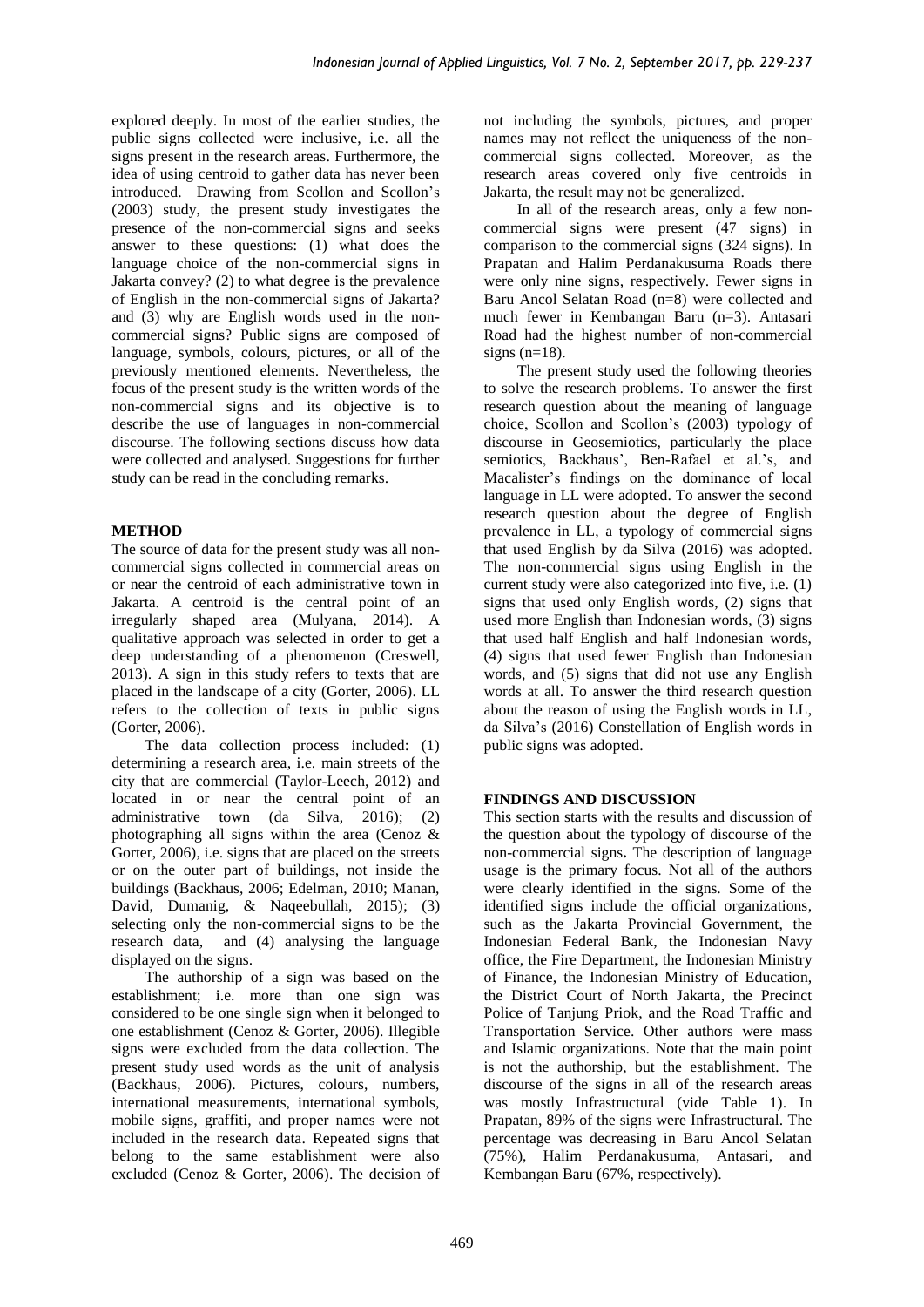| No. | Areas                     | Type of Discourse   |                       |  |  |
|-----|---------------------------|---------------------|-----------------------|--|--|
|     |                           | Regulatory $(n, %)$ | Infrastructural (n,%) |  |  |
|     | Prapatan $(n=9)$          | $(n=1)$ 11.1%       | $(n=8)$ 88.9%         |  |  |
|     | Halim Perdanakusuma (n=9) | $(n=3)$ 33.3%       | $(n=6)$ 66.7%         |  |  |
|     | Baru Ancol Selatan (n=8)  | $(n=2)$ 25.0%       | $(n=6)$ 75.0%         |  |  |
| 4.  | Antasari $(n=18)$         | $(n=6)$ 33.3%       | $(n=12)$ 66.7%        |  |  |
|     | Kembangan Baru $(n=3)$    | $(n=1)$ 33.3%       | $(n=2)$ 66.7%         |  |  |

Table 1. Type of discourse in the five research areas

With regard to the language choice of the noncommercial signs, the findings indicate several factors. First, language is used for political reason. The use of Indonesian language is encouraged throughout the country. The Indonesian language is the primary language that must appear in public areas. The predominance of signs using only Indonesian language is consistent to the Law Number 24 Year 2009 and the Regulation of the Minister of Home Affairs Number 40 Year 2007 about the mandatory use of Indonesian language in public signs. The regulations stipulate that all public signs are written in Indonesian language. Specifically, in article #36, it is noted that the mandatory language for names of buildings, streets, apartments, residences, offices, business centres, schools, and organizations that belong to the Indonesian citizens or legal organizations is Indonesian. The use of languages other than Indonesian, such as foreign and local languages, is allowed under several conditions, i.e. the foreign words were related to historical, cultural, traditional, and/or religious values. Meanwhile, article #38 stipulates that Indonesian must be used for public signs, street directories, public facilities, banners, and other signs that are related to the public service. Local or foreign language may be used in addition to the Indonesian language.

Second, the language that is used on noncommercial signs is a means of communicating the authority's power. Note that the signs that belong to Regulatory, for instance, a stop sign, speed sign, and traffic lights are part of the law enforcement (vide Figure 2). Those signs are rigid and symbolize a top-down communication between the authority and audience. They are part of the authority's policy to ensure that the citizens obey the law. Thus, the authority is entitled to give penalties or sanctions to those breaking or ignoring the signs (Scollon & Scollon, 2003). The homogeneity is reflected in the Regulatory discourse; the author of the Regulatory signs tends to be homogeneous, i.e. the Road Traffic and Transportation Service.

The service is responsible to the Ministry of Transportation. The authority of creating and placing the Regulatory signs is stipulated in the Regulation of the Ministry of Transportation No. 34 Year 2014 regarding Road Signs. In that regard, the content of the Regulatory signs also is likely to be uniform. Such homogeneity is not always presented by the signs of Infrastructural discourse, which is illustrated in Figure 3. As the name bears, the Infrastructural discourse consists of signs that index to the infrastructure provided by the authority to the citizens (Scollon & Scollon, 2003), such as a hydrant, dustbin, an exhaust emission checkpoint, and an absorbing well. The Infrastructural discourse is more fluid and may bear multiple meanings (Boogaart II, 2001).



Figure 2. Regulatory discourse: speed sign



Figure 3. Infrastructural discourse: exhaust gas emission sign

The Infrastructural discourse tends to reveal both the vertical communication from the authority to the audience and the horizontal communication between the authorities and the audience. Take the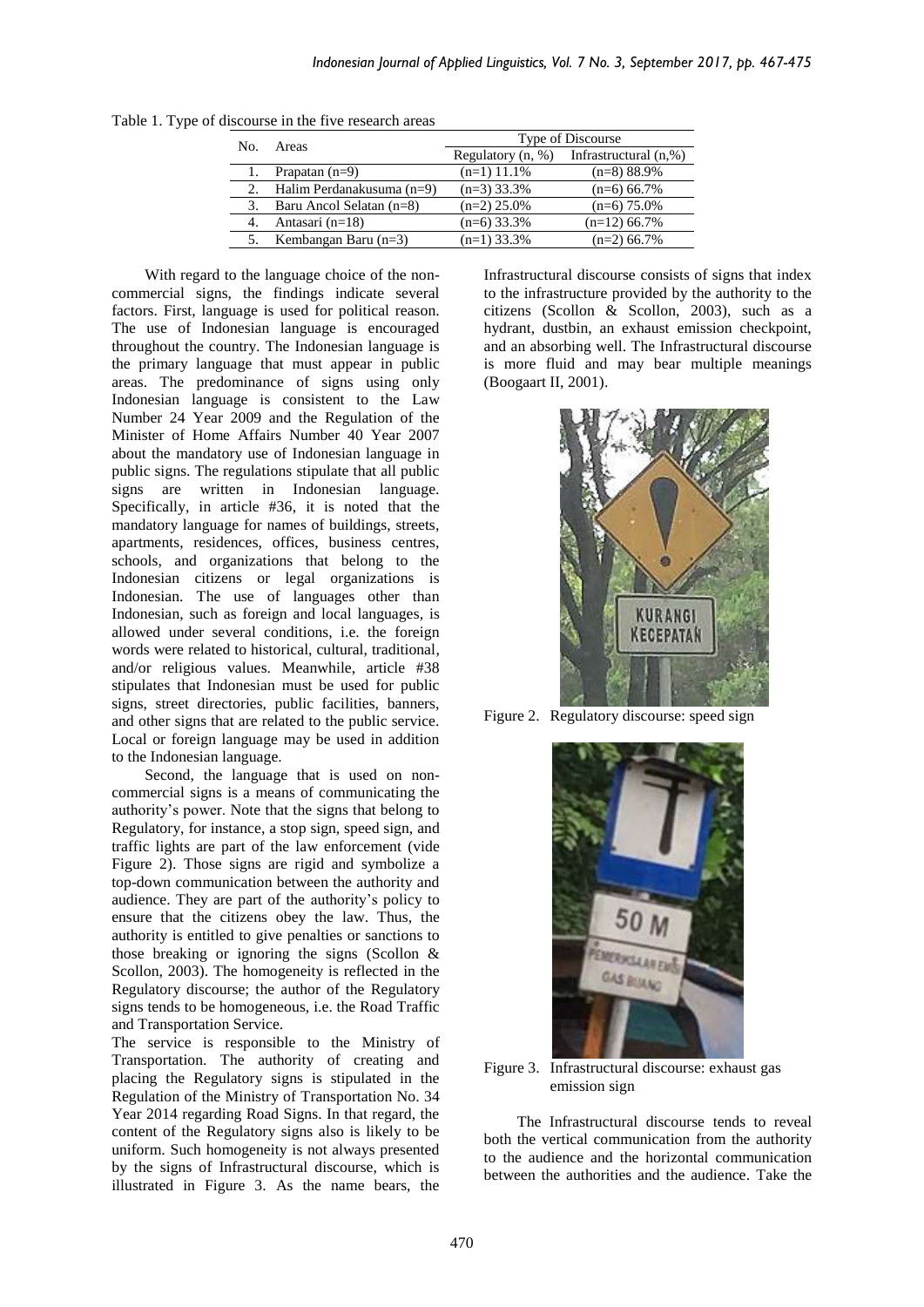sign shown in Figure 3 for example. That sign informs that within the next fifty metres an exhaust emission checkpoint is provided by the authority for the citizens (vertical communication). The information, e.g. the picture of the sign, can also be shared with other government institutions or by the<br>citizens to other citizens (horizontal (horizontal communication). Another example is the sign that reads "Hydrant". The sign does not only inform the audience that the authority has fulfilled its obligation of providing an important infrastructure for public interest (vertical communication), but also a sign for the other government institutions and for citizens to citizens. It can also deliver another message, i.e. a "warning" for the audience (both the authority and citizens) to be careful with the object. Indeed, one object can convey various meanings to multiple audiences. A material or object has its own role to construct the meaning of a place where it is located and sequentially contributes to the interpretation of meanings made by the audience (Stroud & Jegels, 2013).

The prevalence of English language in the present study refers to the number of signs that used only English words. The study shows that English language is not dominant in all research areas. That is in line with the regulation about the use of language for signs in public areas. The Law No. 24 year 2009 and the Regulation of the Minister of Home Affairs Number 40 Year 2007 stipulate that Indonesian is the primary language of the signs. English and local language may be used in addition to Indonesian language. Details of the English prevalence are explained next.

In Prapatan Road, more than half of the signs (56%) use no English words (vide Table 2.) The authors of the signs that employ signs without English words at all include the Jakarta province, Forum Betawi Rempug (a mass organization), the Police Mobile Brigade, and the Ministry of Finance of the Republic of Indonesia. Interestingly, there are non-commercial signs that use words in English, namely the Traffic and Transportation Service of Jakarta Province, the Indonesian Navy, and the Indonesian Federal Bank. In Halim Perdanakusuma Road, more than seventy percent of the signs do not use English. Less than thirty percent of the signs display English words. Similarly, in Baru Ancol Selatan Road, English is not dominant, with more than sixty percent of the signs use no English words. There are a small number of signs that use fewer English words (25%) and more English words (13%). In Antasari, signs that do not use English are above seventy percent and in Kembangan Baru, more than sixty percent of the signs do not display English.

Table 2. Indonesian prevalence of the non-commercial signs in 5 research areas

|     |                           |               | Language      |               |               |                |  |  |  |
|-----|---------------------------|---------------|---------------|---------------|---------------|----------------|--|--|--|
|     |                           | All English   | More English  | Half English  | Fewer English | No English     |  |  |  |
| No. | Area                      | (n, %)        | (n, %)        | (n, %)        | (n, %)        | (n, %)         |  |  |  |
|     | Prapatan $(n=9)$          | $(n=1)$ 11.1% | $(n=0)$ 0%    | $(n=1)$ 11.1% | $(n=2)$ 22.2% | $(n=5)$ 55.6%  |  |  |  |
|     | Halim Perdanakusuma (n=9) | $(n=0)$ 0%    | $(n=0)$ 0%    | $(n=0)$ 0%    | $(n=2)$ 22.2% | $(n=7)$ 77.8%  |  |  |  |
|     | Baru Ancol Selatan (n=8)  | $(n=0)0\%$    | $(n=1)$ 12.5% | $(n=0)$ 0%    | $(n=2)$ 25.0% | $(n=5)$ 62.5%  |  |  |  |
| 4.  | Antasari $(n=18)$         | (n=0) 0%      | $(n=0)$ 0%    | $(n=0)$ 0%    | $(n=5)$ 27.8% | $(n=13)$ 72.2% |  |  |  |
| 5.  | Kembangan Baru $(n=3)$    | (n=0) 0%      | $(n=0)$ 0%    | $(n=0)$ 0%    | $(n=1)$ 33.3% | $(n=2)$ 66.7%  |  |  |  |
|     |                           |               |               |               |               |                |  |  |  |

When the type of discourse is taken into account, in Prapatan Road 55.6% of the signs belong to the Infrastructural discourse and the signs consist of no English words. Other Infrastructural signs (11%) use fewer English words (vide Table 3). Indonesian, not English, is mostly prevalent for Infrastructural discourse, which includes signs of buildings or tools that belong to, among others, the Jakarta Province, the Indonesian Federal Bank, the Indonesian Navy, the Mobile Brigade, the Fire Department, and the Indonesian Ministry of Finance.

| Table 3. Discourse and language prevalence in Prapatan Road |  |  |
|-------------------------------------------------------------|--|--|
|                                                             |  |  |

|     | Type of Discourse | Language                 |              |                          |               |                          |  |
|-----|-------------------|--------------------------|--------------|--------------------------|---------------|--------------------------|--|
| No. |                   | All English.             | More English | Half English             | Fewer English | No English               |  |
|     | $(n=9)$           | (n, %)                   | (n, %)       | (n, %)                   | (n, %)        | (n, %)                   |  |
|     | Regulatory        | $\overline{\phantom{0}}$ |              | $\overline{\phantom{0}}$ | $(n=1)$ 11.1% | $\overline{\phantom{a}}$ |  |
| ٠.  | Infrastructural   | $(n=1)$ 11.1%            |              | $(n=1)$ 11.1%            | $(n=1)$ 11.1% | $(n=5)$ 55.6%            |  |
|     |                   |                          |              |                          |               |                          |  |

In Halim Perdanakusuma Road, 77.8% of the signs use no English words, which consist of both the Regulatory (22.2%) and the Infrastructural (55.6%) signs. The number of signs that belong to the Infrastructural discourse is higher than that belonging to the Regulatory discourse. The former discourse belongs to Halim Perdanakusuma Airport, a state school, Coordinating Board for the National Family Planning building, and the Exhaust Emission Check-Point. The latter covers traffic signs. Only 22% of the signs that belong to the Infrastructural Discourse use fewer English words. There are no signs that consist entirely of English words.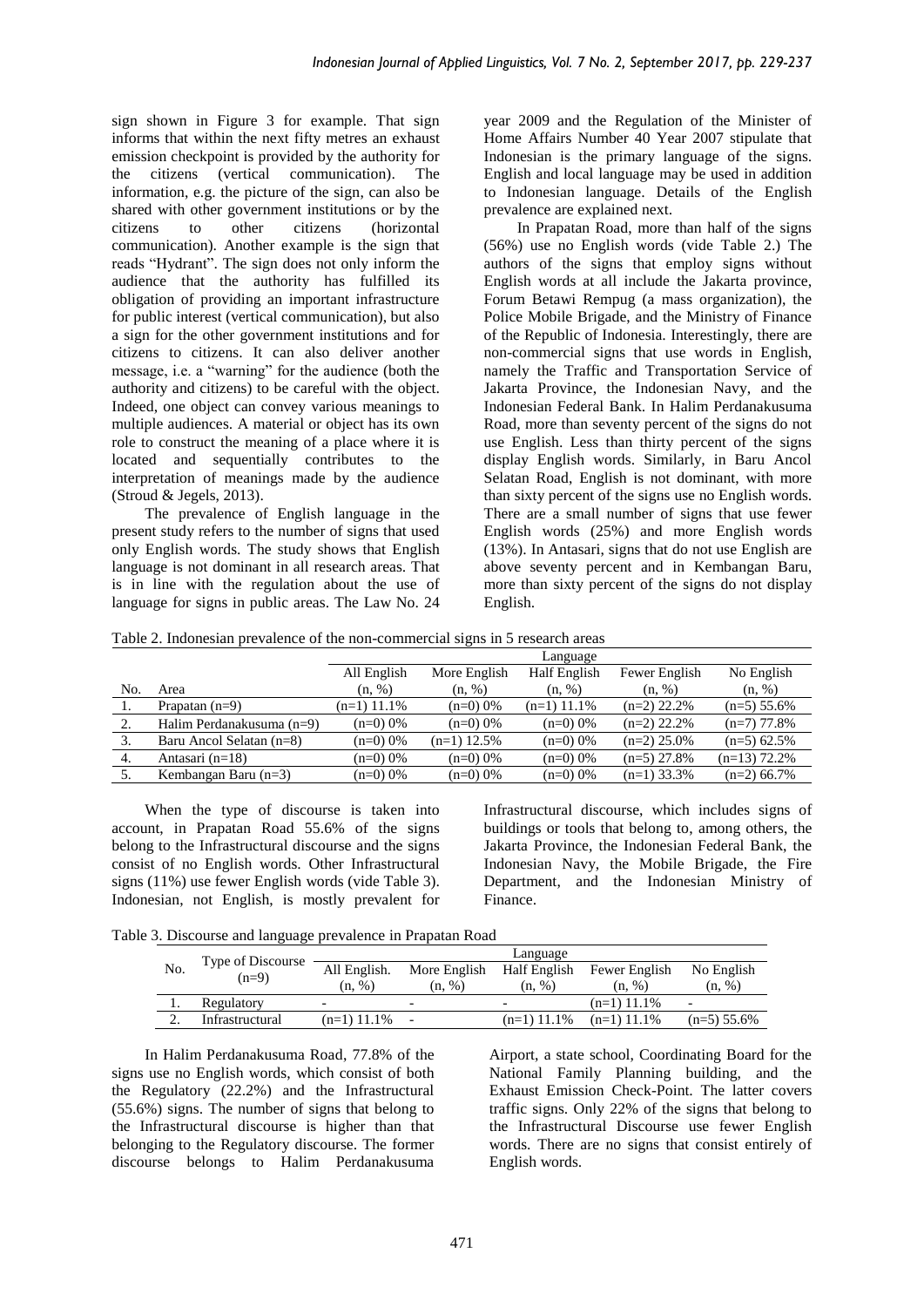|     | Type of Discourse | Language     |                          |                          |                          |               |  |
|-----|-------------------|--------------|--------------------------|--------------------------|--------------------------|---------------|--|
| No. | $(n=9)$           | All English. | More English             | Half English             | Fewer English            | No English.   |  |
|     |                   | (n, %)       | (n, %)                   | (n, %)                   | (n, %)                   | (n, %)        |  |
|     | Regulatory        |              | $\overline{\phantom{0}}$ | $\overline{\phantom{0}}$ | $\overline{\phantom{0}}$ | $(n=2)$ 22.2% |  |
| ٠.  | Infrastructural   |              | -                        | $\overline{\phantom{0}}$ | $(n=2)$ 22,2%            | $(n=5)$ 55.6% |  |

Table 4. Discourse and language prevalence in Halim Perdanakusuma Road

In Baru Ancol Selatan Road, 62.5% of the signs do not display English words. The signs are both the Infrastructural (37.5%) and Regulatory (25.0%) discourses. The Infrastructural discourse includes signs by the General Election Commission office, a mosque, and a state school. The signs that are categorized into Regulatory discourse include a traffic sign and a public notice. Less than 30% of the signs, i.e. those that belong to the Infrastructural discourse (the District Court of North Jakarta and one educational foundation) use fewer English than Indonesian words.

Table 5. Discourse and language prevalence in Baru Ancol Selatan Road

|     |                   |             | Language                 |                          |                          |               |  |  |
|-----|-------------------|-------------|--------------------------|--------------------------|--------------------------|---------------|--|--|
|     | Type of Discourse | All English | More English             | Half English             | Fewer English            | No English    |  |  |
| No. | $(n=8)$           | (n, %)      | (n, %)                   | (n, %)                   | (n, %)                   | (n, %)        |  |  |
| I.  | Regulatory        |             | $\overline{\phantom{0}}$ | $\overline{\phantom{0}}$ | $\overline{\phantom{0}}$ | $(n=2)$ 25.0% |  |  |
| ٠.  | Infrastructural   |             | $(n=1)$ 12.5%            | $\overline{\phantom{0}}$ | $(n=2)$ 25,0%            | $(n=3)$ 37.5% |  |  |
|     |                   |             |                          |                          |                          |               |  |  |

In Antasari Road, 72.2% of the signs use Indonesian words only. A higher percentage of the signs are Infrastructural (50.0%) and the rest are Regulatory (22.2%). The former include tax office, private houses, mosques, schools, and several services of the Jakarta province, while the latter includes a public notice by the sector police. Signs that use fewer English than Indonesian words are 27.8% only, all of them belong to the Infrastructural discourse.

Table 6. Discourse and language prevalence in Pangeran Antasari Road

|     | Type of Discourse | Language                 |                          |              |               |               |  |
|-----|-------------------|--------------------------|--------------------------|--------------|---------------|---------------|--|
| No. | $(n=18)$          | All English              | More English             | Half English | Fewer English | No English    |  |
|     |                   | (n, %)                   | (n, %)                   | (n, %)       | (n, %)        | (n, %)        |  |
| ı.  | Regulatory        | $\overline{\phantom{0}}$ | $\overline{\phantom{0}}$ | -            |               | $(n=4)$ 22.2% |  |
|     | Infrastructural   | $\overline{\phantom{0}}$ | $\overline{\phantom{0}}$ |              | $(n=5)$ 27.8% | $(n=9)$ 50.0% |  |

Kembangan Baru Road has the smallest number of signs among other areas. Of the total signs, 66.7% do not use English at all. Those signs belong to Regulatory and Infrastructural signs (33.3% respectively). The Infrastructural discourse includes signs from one law foundation and one Islamic school, and the Regulatory discourse is found in the traffic notice. The rest of the signs use fewer English words.

Table 7. Discourse and language prevalence in Kembangan Baru Road

|     | Type of Discourse | Language     |                          |                          |               |               |  |
|-----|-------------------|--------------|--------------------------|--------------------------|---------------|---------------|--|
| No. | $(n=3)$           | All English. | More English             | Half English             | Fewer English | No English    |  |
|     |                   | (n. %)       | (n, %)                   | (n, %)                   | (n, %)        | (n, %)        |  |
|     | Regulatory        | -            | $\overline{\phantom{0}}$ | $\overline{\phantom{0}}$ |               | $(n=1)$ 33.3% |  |
|     | Infrastructural   | -            | $\overline{\phantom{0}}$ | $\overline{\phantom{0}}$ | $(n=1)$ 33,3% | $(n=1)$ 33.3% |  |

It is obvious that English is not prevalent so long as the non-commercial signs are concerned in all of the research areas. Indonesian language is dominant. Thus, there can be two considerable differences between the non-commercial signs in Jakarta LL and the top-down signs in Tokyo (Backhaus, 2006) and Israel (Ben-Rafael et al., 2006). First, English has very limited occurrence. The language used in the government signs in Jakarta is primarily Indonesian, whereas the languages that occurred in the government signs in Tokyo LL were more various, i.e. Japanese, English, Chinese, and Korean, Similarly, in addition to Hebrew, Arabic, and English languages were present in Israeli LL. The language presentation of the non-commercial signs in Jakarta LL is more similar to that of Timor Leste LL in which Portuguese, not English was dominant (Macalister, 2012). Second, the primary audience of the noncommercial signs in Jakarta is Indonesian speakers, while the target audiences of Tokyo LL were both Japanese and groups of non-Japanese speakers and the audiences of Israeli LL were Hebrew, Arabic, and English speakers. The findings prove the noncommercial signs in Jakarta LL are exclusive, while the official signs in Tokyo and Israeli LLs tended to be inclusive. However, it is possible that the noncommercial signs in other contexts in Jakarta, such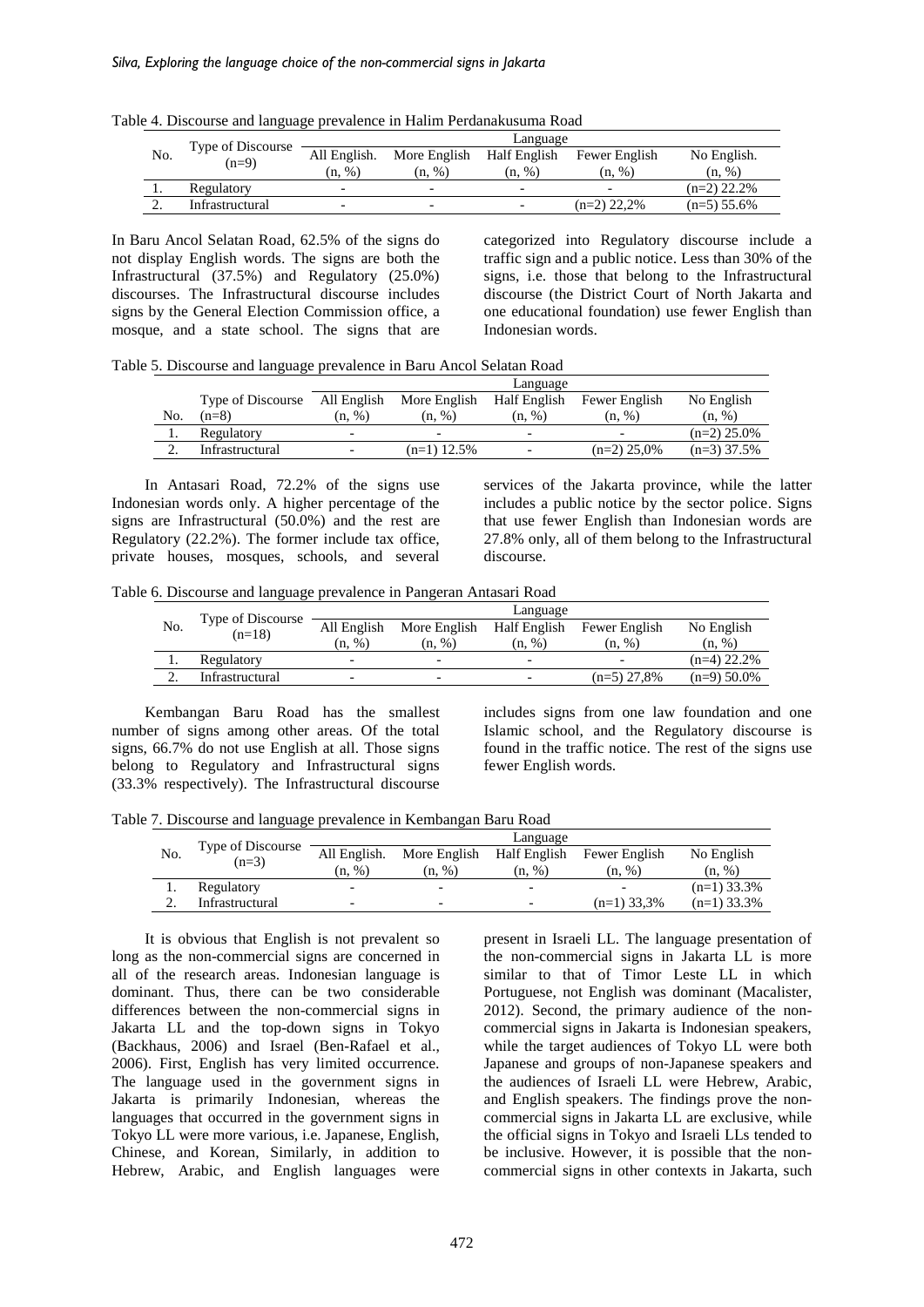as airports or train stations, will show a contrary fact. The exclusiveness of the non-commercial signs may be similar to that of Timor Leste LL.

Despite the dominant use of Indonesian on the non-commercial signs in Jakarta LL, the use of English is unavoidable for few non-commercial signs. There can be several contributing factors behind the use of English in the non-commercial signs in Jakarta LL. First, the use of English may indicate efficiency. Texts in public signs are generally short, clear, and distinctive, as they require a very short time for the readers to read them (Gorter, 2006). Several words in English, for example, *busway* and *separator* are considered to be more efficient than the possible Indonesian versions *jalur bus* and *pemisah jalur bus,* respectively (vide Figure 4)*.*



Figure 4. Regulatory discourse: *busway* and *separator busway*

Curiously, there are two meaning extensions. The first is with the noun *busway* (see Figure 4). While *busway* is defined as "a road or section of a road that can only be used by buses, especially the one with special tracks for guiding the buses" (*Oxford Learner's Dictionaries*, 2016), the above sign suggests that the meaning of *busway* has been extended into not only road but also the bus itself. The combination *kecuali busway* which is equal to *except busway* is the evidence. The second extension happens to the noun *separator* which is defined as "a machine for separating things" *(Oxford Learner's Dictionaries*, 2016). In Jakarta LL, the meaning of *separator* is extended into a brick construction that separates the busway from the main road. Interestingly, the English noun *separator* is combined with the noun *busway*, in which the original meaning of *busway* is retained. Furthermore, there is an Indonesian acronym *HP* (typically used in Indonesian context) that is derived from the English *handphone.* The item *HP* seems to be preferable because it is more efficient than the Indonesian version *ponsel*, which is a shortened form of *telepon selular* (cellular phone) or the English version *handphone*. The words *HP, separator,* and *busway* have been commonly used, but they have not been included in the Comprehensive Dictionary of Indonesian Language. Referring to Da Silva's (2016) Constellation, the items *busway* and *separator* may belong to Group 3, while *HP* belongs to Group 4A. The study would like to propose that the lexical item *HP* can be considered an Indonesian word because it has been pronounced /hape/ and not /eɪtʃ piː/.

Second, the absence of several English words such as *www, .go, .com, fax, web, GPS,* and *hydrant* creates a semantic gap between English and Indonesian. Consequently, the use of English becomes unavoidable*.* The first three words above are operational, i.e. those words are needed to open a website address. They indicate the internet communication system, the research of which started in the US in the 1960s, a period of which English started its role as the internet lingua franca. The fact that all of the abovementioned words are related to technology indicates the privilege of English in relation to the Industrial Revolution (Crystal, 2003). Drawing from Da Silva's (2016) Constellation, the words *com, .go,* and *web* belong to Group 1A and the words *GPS* and *hydrant* belong to Group 1B.

Third, the prestige with the English words may be accounted for the use of English. Take the English words *online* and *learning center,* for example. The Indonesian versions for those words are available, i.e. *dalam jaringan* which was shortened into the acronym *daring* for *online* and *pusat pendidikan dan latihan* which was shortened into *pusdiklat* for *learning center*. That the English versions are still used is probably due to the prestige of English as in the use of English in French advertising (Martin, 2006). Finally, the use of the English *airport* instead of its Indonesian equivalent *bandar udara* or *bandara* can be related to the status of English as a language for international travel (Crystal, 2003).

### **CONCLUSION**

In this study, I have highlighted what lies behind the language choice of non-commercial signs, the low prevalence of English, and the reason of using English words on the non-commercial signs. The analysis is limited into merely Place Semiotics. In the five research areas, both Regulatory and Infrastructural Discourses are present. Signs that belong to the Infrastructural Discourse are greater in number than those of the Regulatory Discourse. The English language is not prevalent. The Indonesian language is dominant. The choice of using English words may be related to the role of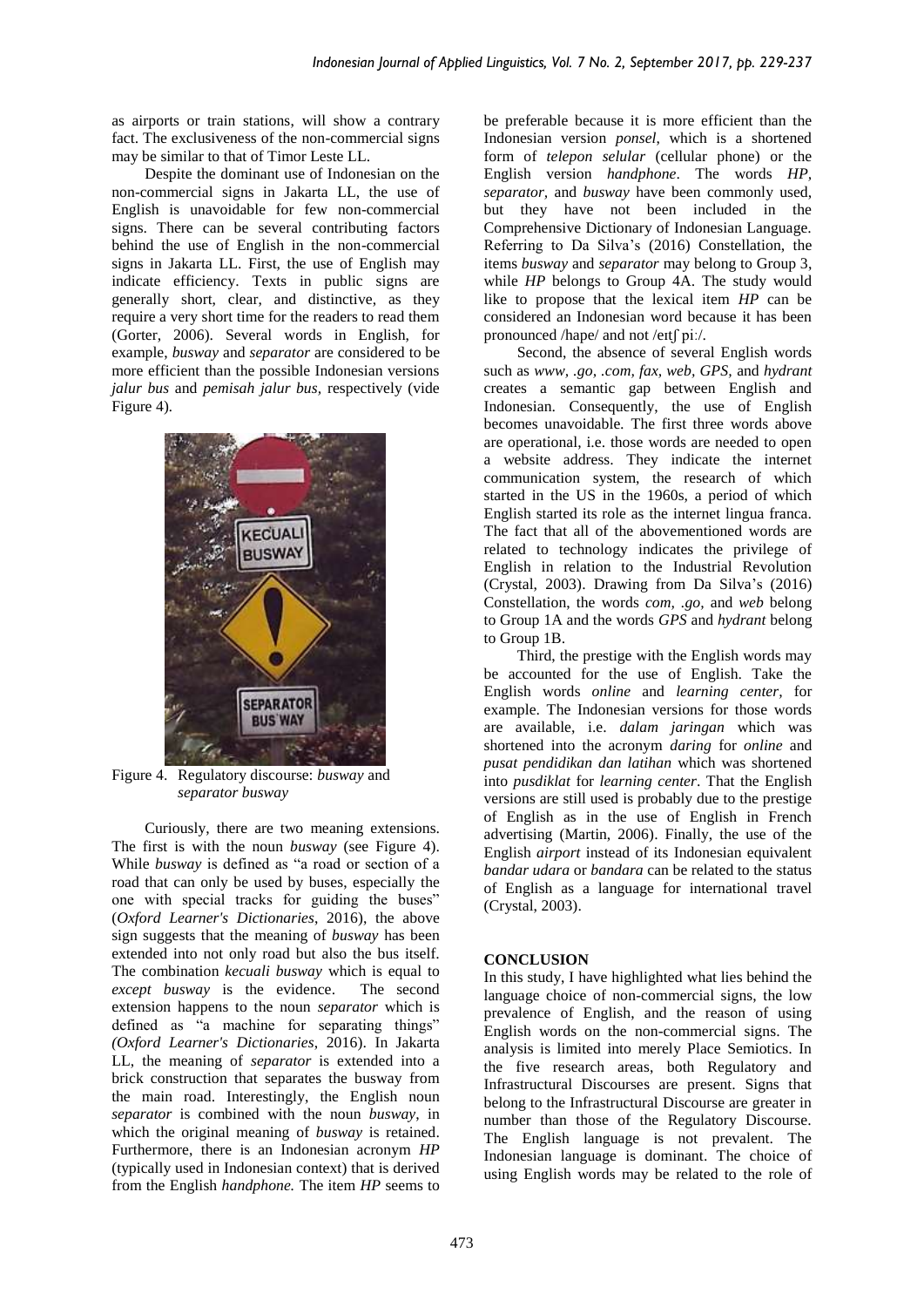English as a lingua franca for the internet communication system, prestigious status of English, and role of English for international aviation. The use of Indonesian indexes the power of an authority (the government), while the use of English indexes the multiple roles of English. Future<br>inquiries may specifically focus on the inquiries may specifically focus on the communication between the commercial and noncommercial signs, the object, the sign authors, and audience to construct identities in other places in Indonesia. Investigation on the use of local language to reveal the identity of a place may also be worth considering.

#### **REFERENCES**

- Backhaus, P. (2006). Multilingualism in Tokyo: A look into the linguistic landscape. In D. Gorter, *Linguistic landscape: A new approach to multilingualism* (pp. 52-66). Clevedon: Multilingual Matters Ltd.
- Ben-Rafael, E., Shohamy, E., Amara, M. H., & Trumper-Hecht, N. (2006). Linguistic landscape as symbolic construction of the public space: The case of Israel. In D. Gorter, *Linguistic landscape: A new approach to multilingualism* (pp. 7-30). Clevedon: Multilingual Matters Ltd.
- Boogaart II, T. A. (2001). The power of place: From Semiotics to Ethnogeography. *Middle States Geographer, XXXIV*, 38-47.
- Busway. (n.d.) Oxford Learner's Dictionaries. (2016). Retrieved 21 July 2016 from www.oxfordlearnersdictionaries.com
- Cenoz, J., & Gorter, D. (2006). Linguistic landscape and minority languages. In D. Gorter, *Linguistic landscape: A new approach to multilingualism* (pp. 67-80). Clevedon: Multilingual Matters Ltd.
- Creswell, J. W. (2013). *Qualitative inquiry and research design: Choosing among five approaches.* Los Angeles: SAGE Publications.
- Crystal, D. (2003). *English as a global language* (2nd ed.). Cambridge: Cambridge University Press.
- da Silva, A. M. (2016). On English prevalence and characteristics: A Case study of linguistic landscape along the main streets of five administrative towns in Jakarta (Unpublished Doctoral Dissertation). Atma Jaya Catholic University of Indonesia, Indonesia.
- Dixson, A. E. (2015). Analyzing the multilingual linguistic landscape of Buffalo, New York. (Unpublished Master's Thesis) State University of New York, New York.
- Edelman, L. (2010). *Linguistic landscape in the Netherlands: A study of multilingualism in Amsterdam and Friesland.* Utrecht: LOT.
- Gorter, D. (2006). Further possibilities for linguistic landscape research. In D. Gorter, *Linguistic*

*landscape: A new approach to multilingualism* (pp. 81-89). Clevedon: Multilingual Matters.

- Huebner, T. (2016). Linguistic Landscape: History, trajectory and pedagogy. *MANUSYA: Journal of Humanities, XXII*, 1-11.
- Koskinen, K. (2012). Linguistic Landscape as a translational space: The case of Hervanta, Tampere. *Studies across Disciplines in the Humanities and Social Sciences, XIII*, 73-92.
- Lai, M. L. (2013). The linguistic landscape in Hong Kong after the change of sovereignty. *International Journal of Multilingualism, X*(3), 251-272. doi: http://dx.doi.org/10.1080/14790718.2012.7080 36
- Landry, R., & Bourhis, R. Y. (1997). Linguistic landscape and ethnolinguistic vitality: An empirical study. *Journal of Language and Social Psychology, 16*(1), 23-49. doi:10.1177/0261927X970161002
- Macalister, J. (2012). Language policies, language planning and linguistic landscapes in Timor-Leste. *Language Problems & Language Planning, XXXVI*(1), 25-45. doi:10.1075/lplp.36.1.02mac
- Manan, S. A., David, M. K., Dumanig, F. P., & Naqeebullah, K. (2015). Politics, economics and identity: Mapping the linguistic landscape of Kuala Lumpur, Malaysia. *International Journal of Multilingualism, XII*(1), 31-50. doi: http://dx.doi.org/10.1080/14790718.2014.9055 81
- Martin, E. (2006). *Marketing identities through language: English and global imagery in French Advertising.* New York: Palgrave Macmillan.
- Mulyana, A. K. (2014, January 15). How to locate a centroid. (A. M. da Silva, Interviewer)
- Ooi, V. B. (2001). Upholding standards or passively observing language? Corpus evidence and the concentric circles model. In V. B. Ooi, *Evolving identities: The English language in Singapore and Malaysia* (pp. 168-183). Singapore: Times Academic Press.
- PT. Transportasi Jakarta. (2016). *BERANDA/TENTANG TRANSJAKARTA/SEJARAH*. Retrieved from: http://transjakarta.co.id
- Scollon, R., & Scollon, S. W. (2003). *Discourses in place: Language in the material world.* London: Routledge.
- Stroud, C., & Jegels, D. (2013). *Semiotic landscapes and mobile narrations of place: Performing the local.* Tilburg: Tilburg University.
- Taylor-Leech, K. J. (2012). Language choice as an index of identity: linguistic landscape in Dili, Timor Leste. *International Journal of Multilingualism, IX*(1), 15-34. doi: http://dx.doi.org/10.1080/14790718.2011.5836 54